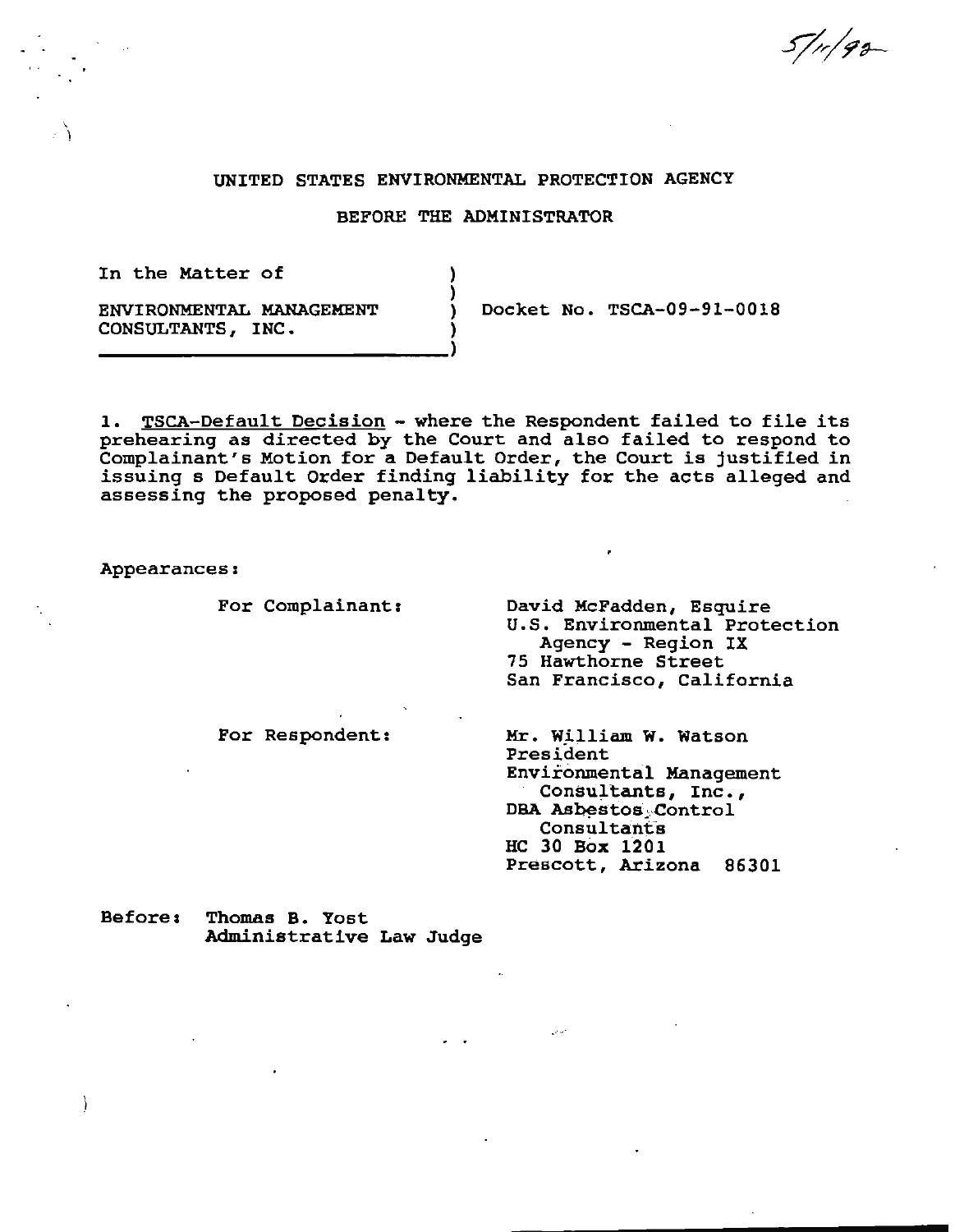# **FILED**

# MAY 191992

ENVIKONMENTAL PROTECTION AGERCY REGION IX **HEARING CLERK** 

# UNITED STATES ENVIRONMENTAL PROTECTION AGENCY

BEFORE THE PRESIDING OFFICER

) ) Docket No. TSCA-09-91-0018

IN THE MATTER OF: ) ENVIRONMENTAL MANAGEMENT CONSULTANTS, INC.

#### INITIAL DECISION AND DEFAULT ORDER

By Motion for Default Order dated April 1, 1992 Complainant, the Director of the Air and Toxics Division of the United States Environmental Protection Agency, Region 9, moved for an Order assessing a civil penalty in the amount of thirty nine thousand dollars (\$39,000} against Respondent, Environmental Management Consultants, Inc. Pursuant to the Consolidated Rules of Practice Governing the Administrative Assessment of Civil Penalties ("Consolidated Rules") at 40 C.P.R. Part 22, and 40 C.P.R. §22.17 thereunder, and based upon the record in this matter and the foliowing Findings of Fact, Conclusions of Law, and Determination of Civil Penalty Amount, Complainant's Motion for Default Order is ; ~ *·:-* . ·:.. ,..- . hereby GRANTED.  $\epsilon = 1.12$  , and  $\epsilon = 1.1$ 

I. FINDINGS OF FACT

Pursuant to 40 C.F.R. §22.17(c) and based on the entire record, I make the following findings of fact:

1. On July 19, 1991, the Complaint in this action was served on Respondent.

2. Respondent filed an Answer to the Complaint on December 20,

 $\sim 100$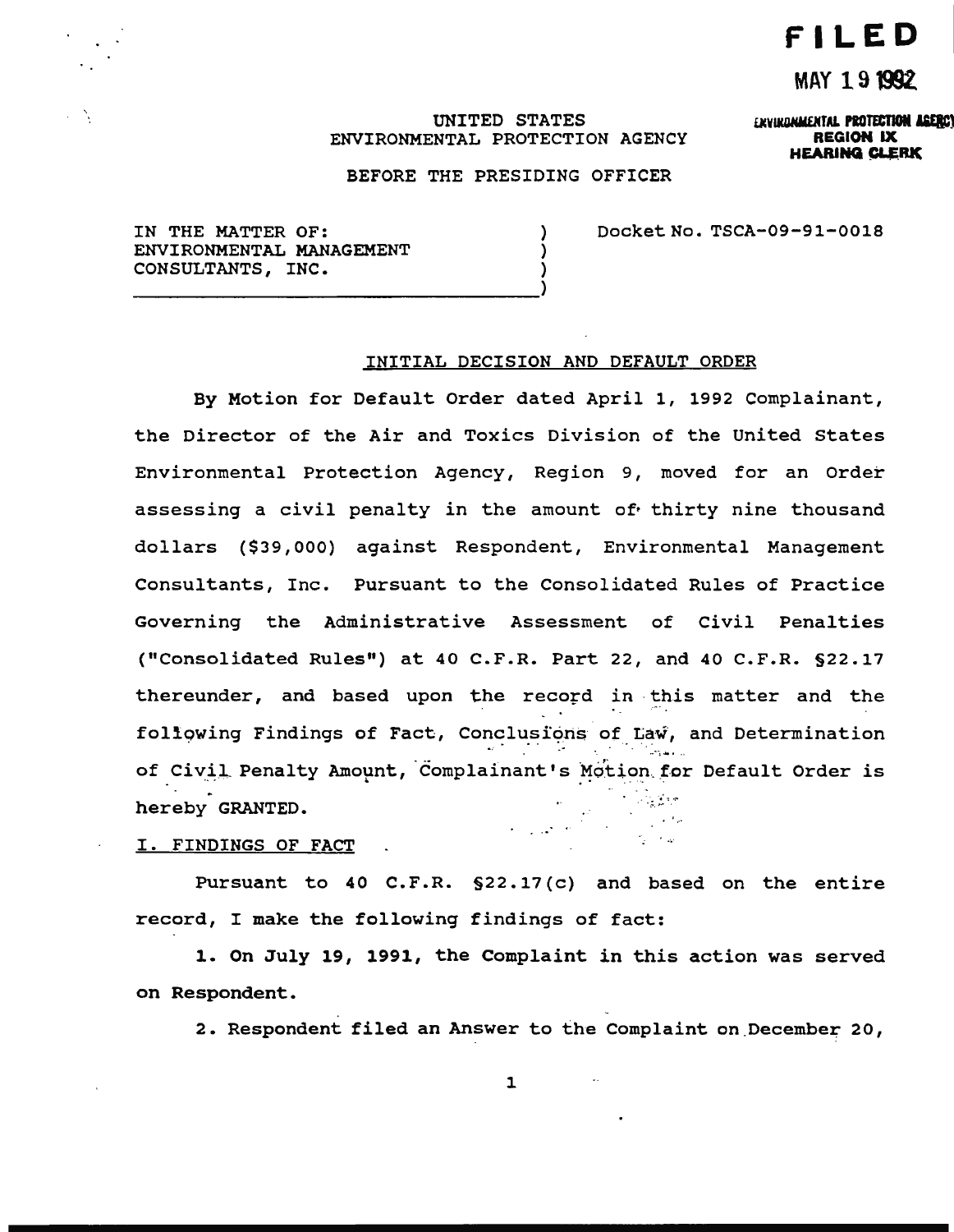1991.

3. By order dated February 12, 1992, the Presiding Officer directed the parties to each file a prehearing exchange by March 18, 1992.

4. Complainant filed a timely prehearing exchange on March 17, 1992, which included, inter alia, the specific method of determination of the proposed penalty.

5. Respondent has failed to file a prehearing exchange by March 18, 1992, as ordered by the Presiding Officer.

6. The Complaint alleged the facts set forth in paragraphs (a) through (i) below.

(a) The Respondent, an Arizona corporation, is a "person" pursuant to TSCA.

(b) TSCA Section 16(a) (1), 15 u.s.c. § 2615(a) (1), authorizes the Administrator of EPA to assess a civil penalty of up to \$25,000 per day for each violation of TSCA Section 15, 15 u.s.c § 2614.

(c) Globe Unified School District ("GUSD") is a "Locai Educational Agency" ("LEA"), as defined in TSCA Section 202(7), 15 U.S.C.  $S$  2642(7), and 40 C.F.R.  $S$  763.83.

(d) GUSD owns, at the minimum, three buildings which constitute the Globe Junior High School ("GJHS"), located in Globe, Arizona.

(e) Each of the buildings referred to in Paragraph [d) is a "school building," as defined in TSCA Section 202(13), 15 u.s.c. § 2642(13), and 40 C.F.R. S 763.83.

(f) The Respondent, an "accredited asbestos contractor," as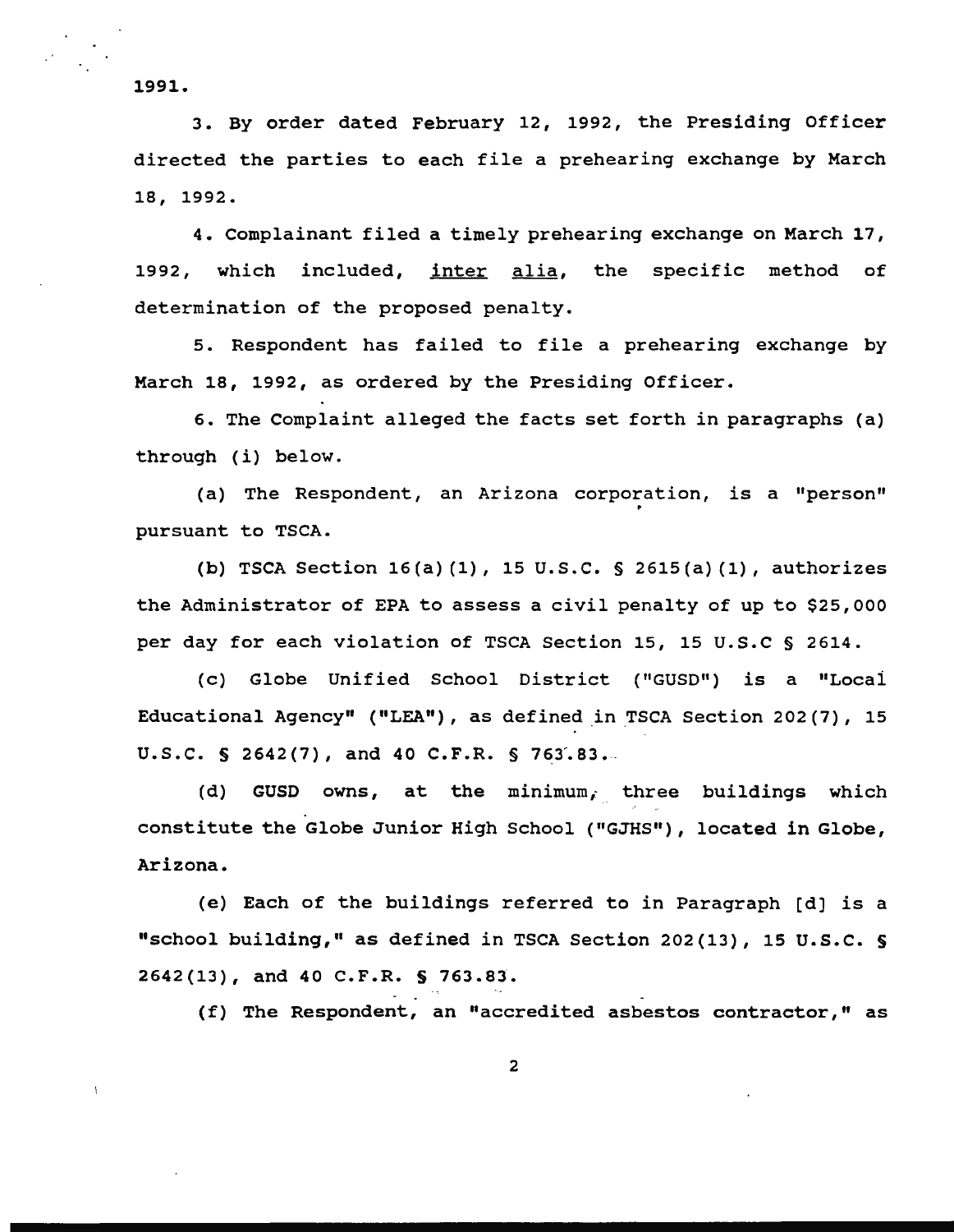defined in TSCA Section 202(1) *1* and 40 c.F.R. S 763.83, was designated by, and contracted with GUSD to develop an asbestos management plan for each of the GJHS school buildings, pursuant to 40 C.F.R. S 763.93(e) ("management plan").

(g) 40 C.F.R. S 763.93, promulgated pursuant to TSCA Section  $203(i)$ , 15 U.S.C. § 2643(i), requires, inter alia, that each management plan include i) a blueprint, diagram, or written description of each school building that identifies clearly each location and approximate square or linear footage of homogeneous areas where material was sampled for Asbestos-Containing Material ("ACM") *1* and ii) homogeneous areas where friable suspected Asbestos Containing Building Material ("ACBMI') is assumed to be ACM, and where nonfriable suspected ACBM is assumed to be ACM. 40 C.F.R. § 763.93(e) (ii).

(h) 40 C.F.R. § 763.93 requires, inter alia, that each management plan include an evaluation of the resources needed to complete response actions successfully and carry out reinspection, operations and maintenance activities, and periodic surveillance and training.  $40 \text{ C.F.R. }$  § 763.93(e)(11).  $\sim 10^{-10}$  .

(i) Respondent has failed to comply with the requirements specified in paragraphs [g) and [h) above, and in doing so has violated TSCA Section 15(1) (D), 15 u.s.c. § 2614(1) (D).

7. The buildings referred to in Paragraph 6(d) are located at 367 Devereaux Street, Globe, Arizona.

8. On April 1, 1992, Complainant filed a Motion for Default Order. The Motion was served on the Respondent by-first class mail

 $\mathbf{3}$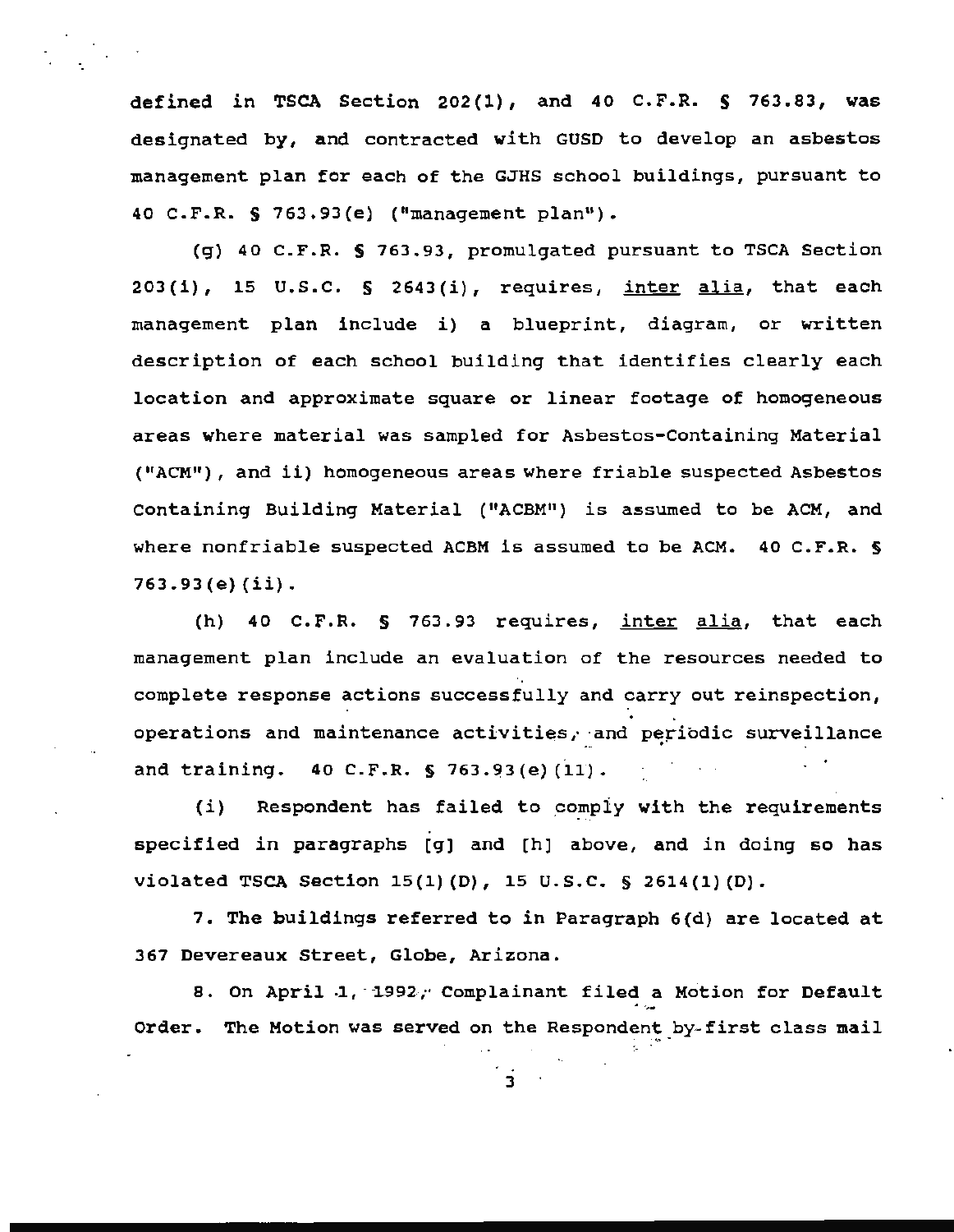#### on April 2, 1992.

#### II. CONCLUSIONS OF LAW

Pursuant to 40 C.F.R. S22.17(c), and based on the entire record, I make the following conclusions of law:

9. The complaint in this action was served upon and received by the Respondent.

10. The Consolidated Rules required the Respondent to file a prehearing exchange by the due date specified in the order of the Presiding Officer. 40 C.F.R. § 22.17(a)

11. Respondent's failure to file a prehearing exchange constitutes an admission of all of the factual allegations in the Complaint, including the allegations set forth in paragraphs 6(a) . through (i) above, and a waiver of Respondent's right to a hearing on such factual issues. 40 C.F.R. §§22.15(d) and 22.17(a).

12. Respondent is a "person" pursuant to TSCA.

13. GUSD is a "Local Educational Agency" ("LEA"), as defined in TSCA Section 202(7), 15 U.S.C. § 2642(7), and 40 C.F.R. § 763.83.

14. Respondent violated Section  $15 (1) (D)$  of TSCA, 15 U.S.C. 2614(1)(D), and the requirements of  $40 \times C$ . F.R. § 763.93, by failing to properly develop the management plan for the GJHS school buildings located at 367 Devereaux Street, Globe, Arizona.

15. Section 16(a) (1) of TSCA, 15 u.s.c. 2615(a) (1), authorizes the assessment of a civil penalty of up to \$25,000 per day for each violation of TSCA by persons other than an LEA: The Complaint sought a penalty of \$39,000. 4 .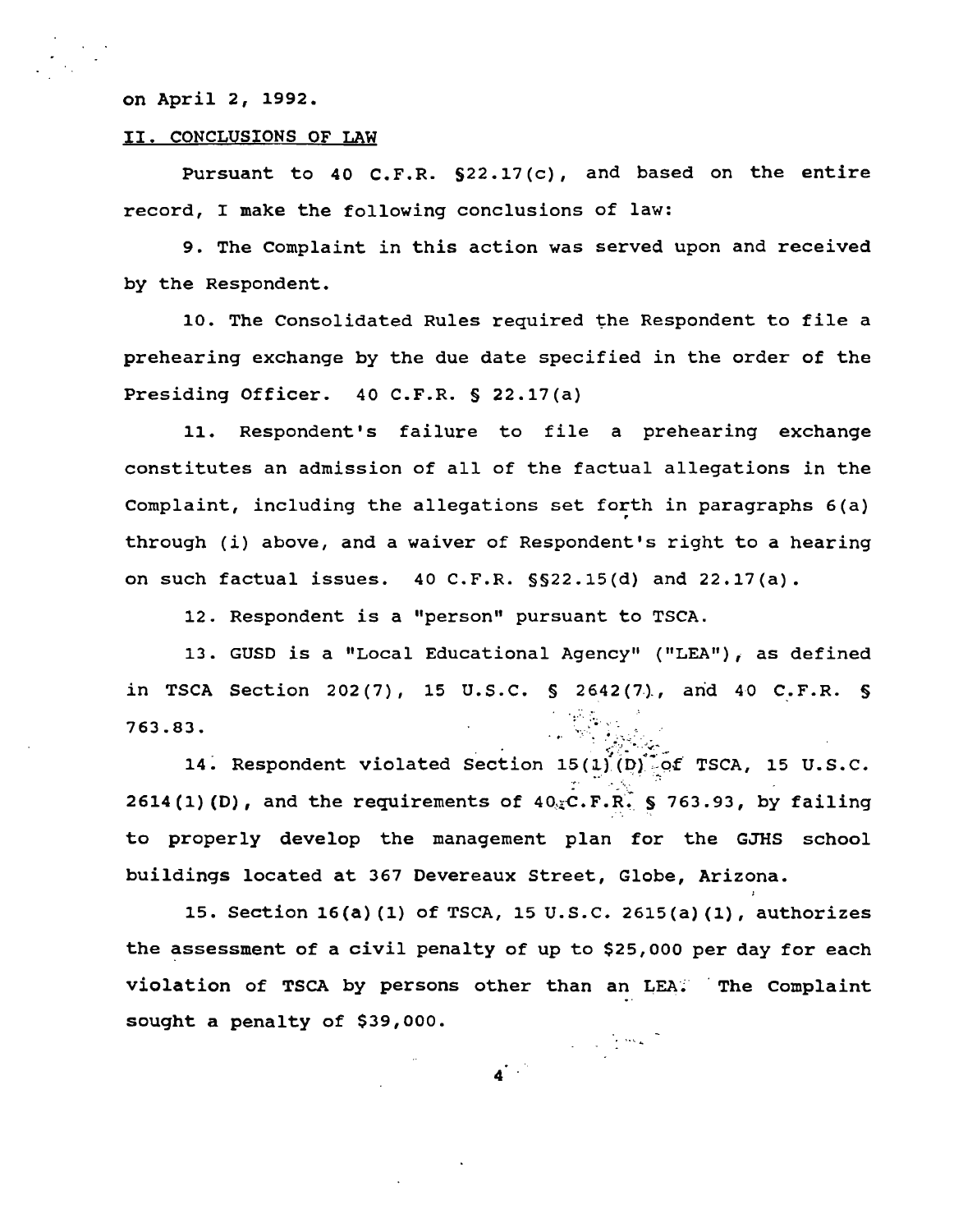16. When the Presiding Officer finds that a default has occurred, he shall issue a Default Order against the defaulting party, and the default order shall constitute the Initial Decision. 40 C.F.R. S22.17(b).

17. Respondent's failure to file a timely prehearing exchange is grounds for the entry of a Default Order against the Respondent assessing a civil penalty for the violations described above. III. DETERMINATION OF CIVIL PENALTY AMOUNT

Having found that Respondent has violated Section 15(1) {D) of TSCA, 15 U.S.C. 2614(1)(D), and the requirements of 40 C.F.R. 763.93 by failing to properly develop the management plan for the GJHS school buildings, I have determined pursuant to 40 C.F.R. , §22.17{a) and (c) that thirty nine thousand dollars (\$39,000), the penalty amount proposed in the Complaint, is the appropriate civil penalty to be assessed against the Respondent.

Under the Consolidated Rules, the amount of the proposed civil penalty "shall be determined in accordance with any criteria set forth in the Act relating to the proper amount of a civil penalty<br>and with any civil penalty guidelines issued.under the Act." 40  $C.F.R.$  §22.14(c). Administrative  $civil$  penalties are to be *:*  assessed and collected pursuant to Section 16 of TSCA, 15 U.S.C. § 2615, which provides that EPA shall take into account the nature, circumstances, extent and gravity of the violation, as well as ability to pay, ability to continue to do business, history of prior violations, the degree of culpability and any other factors as justice may require.

5

 $\mathcal{U} \rightarrow \mathcal{V}$ 

 $\sim 10$  km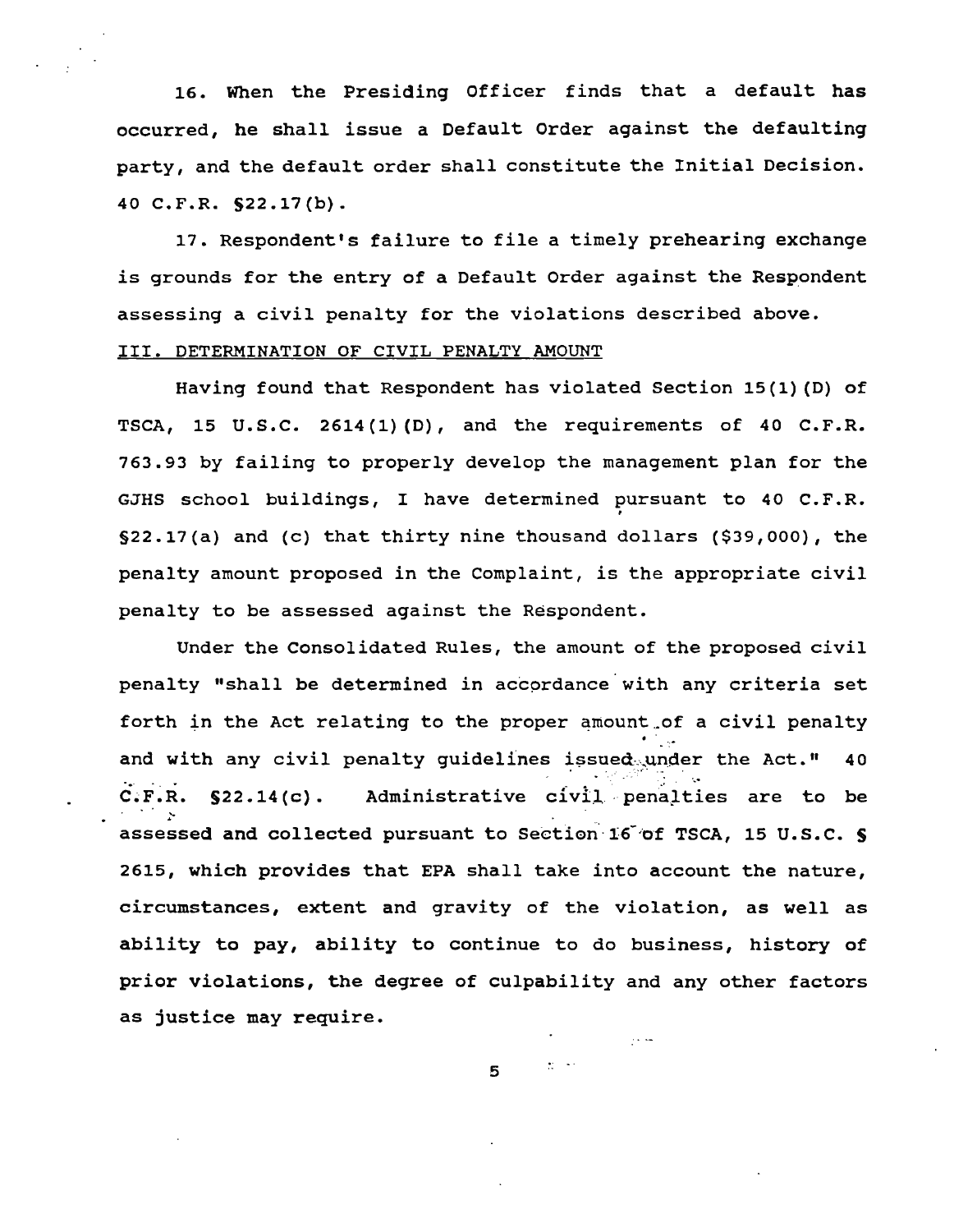The applicable civil penalty guideline is the Interim Final Enforcement Response Policy for the Asbestos Hazard Emergency Response Act, dated January 31, 1989. The policy is attached to Complainant's prehearing exchange as exhibit 4, and is incorporated herein by reference.

In considering the nature, circumstances, extent, and gravity of the violation, it should be noted that the violations alleged in the Complaint concern Respondent's failure to adequately develop a management plan. In particular, Respondent has failed to include specific information in the management plan which is required by 40 C.F.R. S 763.93. A key element of TSCA and the Asbestos-Containing Materials in Schools Rule, 40 C.F.R. Part.763, Subpart E ("the Rule") for preventing the exposure of children to asbestos in public and nonprofit private elementary and secondary schools is the requirement that management planners who develop asbestos management plans include all of the information specified in the Rule. Such information includes inspection results, inspection plans, detailed descriptions for dealing with asbestos incidents, and detailed descriptions of the asbestos-containing materials in and around the school buildings, as well as other information geared towards developing an effective, efficient, and safe program for dealing with asbestos-containing materials in schools. The Respondent's failure to properly develop an asbestos management plan including all of the required information demonstrates a lack of regard for the health and safety of the children, teachers, and employees who must work and study in the school buildings addressed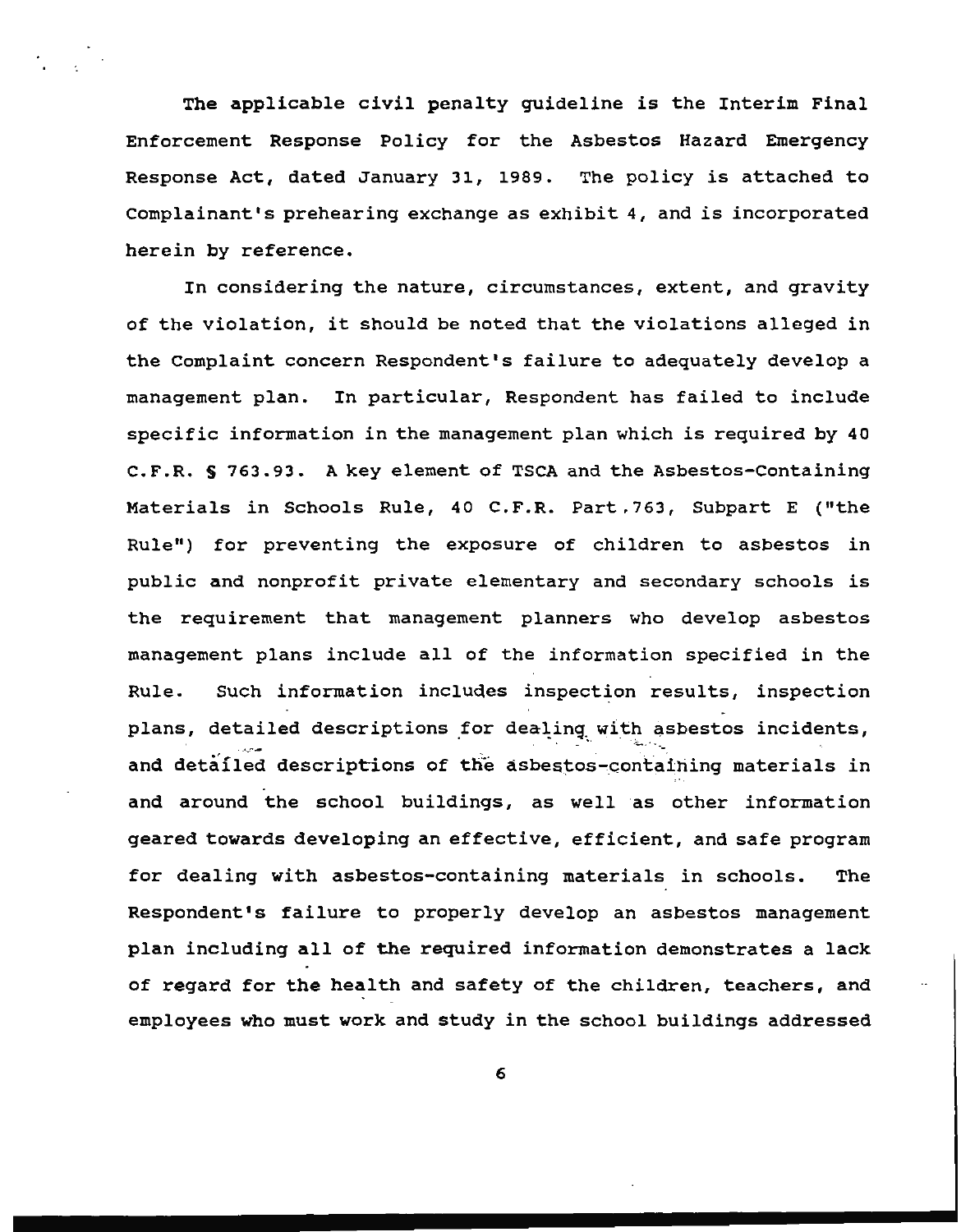by Respondent's management plans, as well as a disregard for the law.

Under the Interim Final Enforcement Policy the base (unadjusted) penalty *is* calculated on a matrix, using on one axis circumstance levels ranging from 1 (highest) to 6 (lowest) and on the other axis the extent of potential harm caused by the violation (major to minor) based on the quantity of asbestos-containing materials involved in the violation. The circumstance level in the Interim Final Enforcement Response Policy for failing to properly develop an asbestos management plan is level two. The extent level is for each school building is properly designated as significant, based on the information in the inspection report for Globe Junior High School that at least 2500 square feet of Asbestos Containing Building Material ("ACBM") exists *in* the school as a whole, and the likelihood that the amount of ACBM *in* each school building is greater than 160 square feet. The base (unadjusted) penalty amount for a level two violation of significant extent *is* \$13,000 per building, for a total of \$39,000 for three buildings.

No upward or downward adjustment has been made in the penalty --. amount for culpability. Respondent, an accredited management planner, is charged with knowing the requirements of the AHERA regulations, and also had significant control over the situation to avoid committing the violations. In addition, in failing to file a timely prehearing exchange, Respondent has not shown a cooperative attitude which would warrant a reduction based on this factor.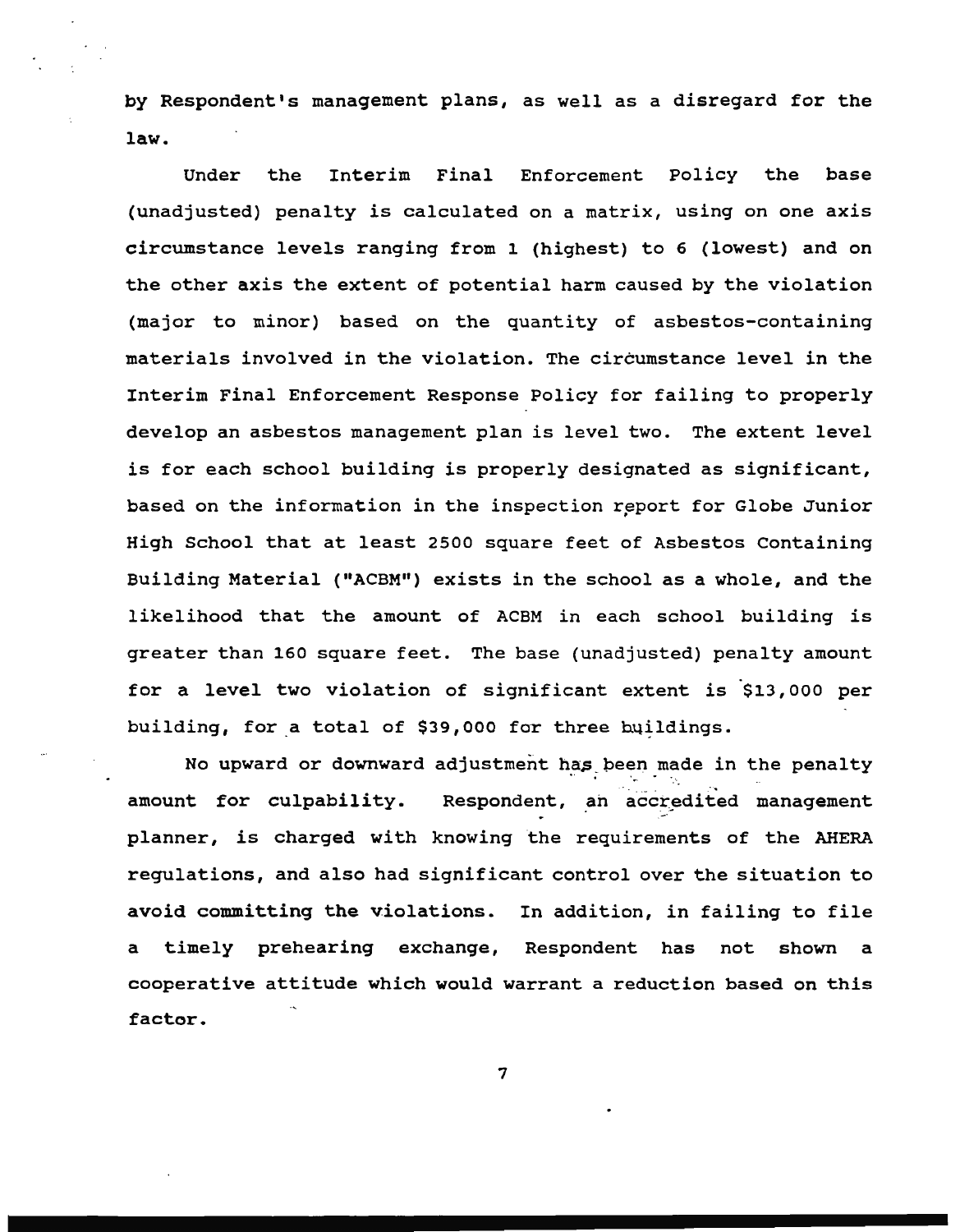No upward adjustment has been made for history of violations, since at the time the Complaint was filed the Respondent had no prior violations of TSCA.

Respondent has failed to produce any data that indicate an inability to pay or inability to continue in business. In the absence of such information, it would be inappropriate to mitigate the penalty amount.

There are no other factors apparent that would warrant a penalty adjustment in the interests of justice.

Accordingly, the appropriate civil penalty is thirty nine thousand dollars (\$39,000).

# IV. COMPLIANCE WITH TSCA AND THE IMPLEMENTING REGULATIONS

As specified below, in addition to paying a civil penalty, Respondent is ordered come into compliance with TSCA and the Rule, specifically, the requirements specified in paragraphs 14 and 16 of the Complaint. Correction of the above deficiencies is necessary to ensure proper management of ACBM at GJHS.

#### IV. DEFAULT ORDER

WHEREFORE, pursuant to the Consolidated Rules at 40 C.F.R. Part 22, including 40 C.F.R. §22.17, Complainant's Motion for Default Order is hereby GRANTED. Respondent is hereby ORDERED to comply with all of the terms of this Default Order:

A. Respondent is hereby assessed a civil penalty in the amount of thirty nine thousand dollars (\$39,000) and ordered to pay such civil penalty as directed in this Default Order.

1. Pursuant to 40 C.F.R. §22.27(c), this Default Order shall  $\mathcal{L}^{\mathcal{L}}$  .  $\mathcal{L}^{\mathcal{L}}$  is a subset of  $\mathcal{L}^{\mathcal{L}}$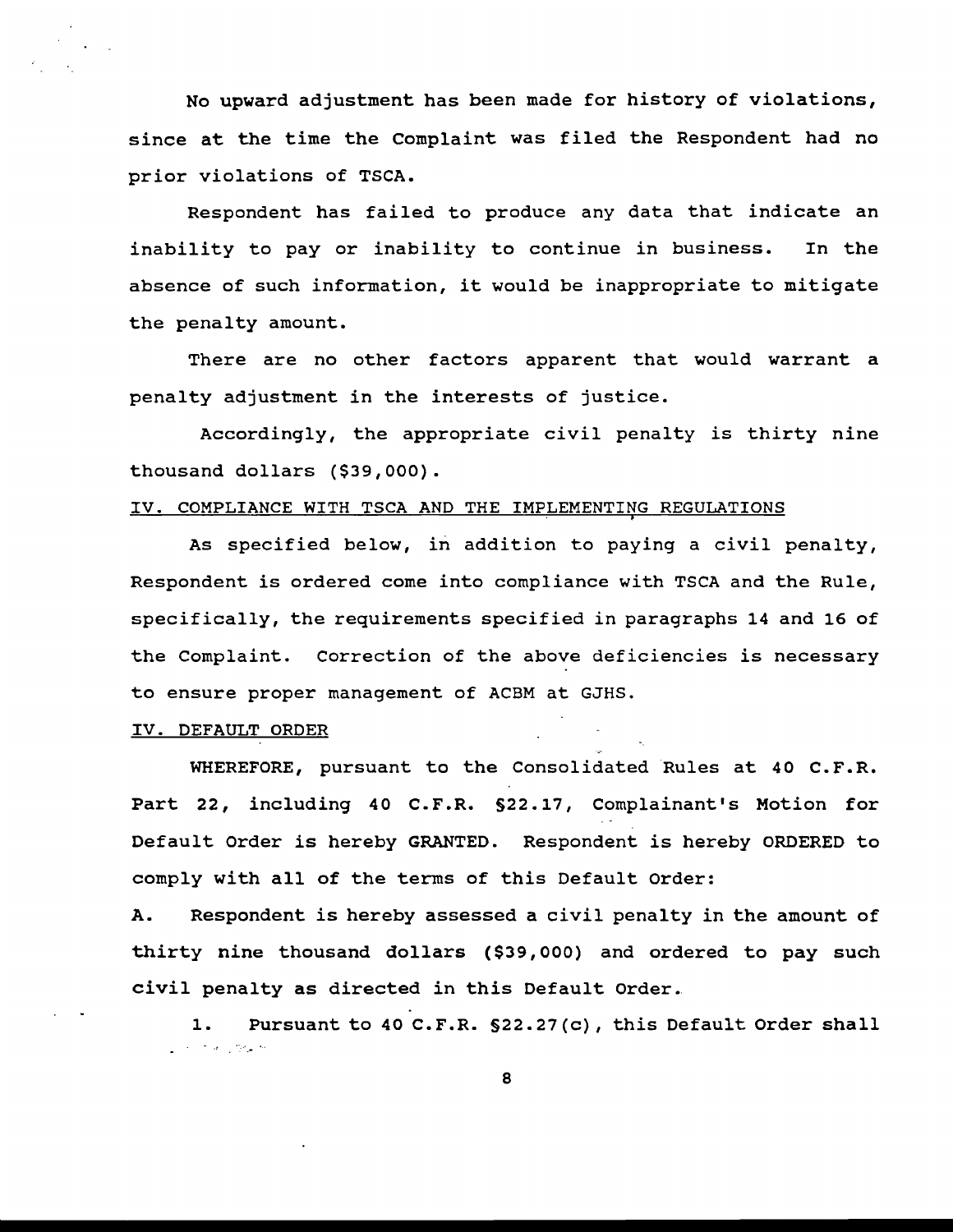become final within forty-five (45) days after service upon the parties unless it is appealed to the EPA Administrator or the Administrator elects, sua sponte, to review it.

2. Respondent shall pay the civil penalty by certified or cashier's check payable to the Treasurer of the United States within sixty (60) days after issuance of the Default Order. The check shall be sent by certified mail, return receipt requested, to:

> U.S. Environmental Protection Agency Region IX Regional Hearing clerk P.O. Box 360863M Pittsburgh, PA 13251

3. At the time payment is made to the above address, Respondent shall send a copy of the check by certified mail, return receipt requested, to the following address:

> Regional Hearing Clerk (RC-1) U.S. EPA, Region 9 75 Hawthorne Street San Francisco, CA 94105

B. Within one hundred and twenty (120) days after the date of issuance of this Default Order, the Respondent shall come into compliance with the requirements specified in Paragraphs 14 and 16 of the Complaint for the management plan · *tor* Globe Junior High School.

1. Respondent shall submit to. Complainant for review and approval a plan and schedule for coming into compliance with the above requirements within thirty (30) days after the date of issuance of this Default Order.

2. Within ten (10) days after compliance with the above

 $9<sup>°</sup>$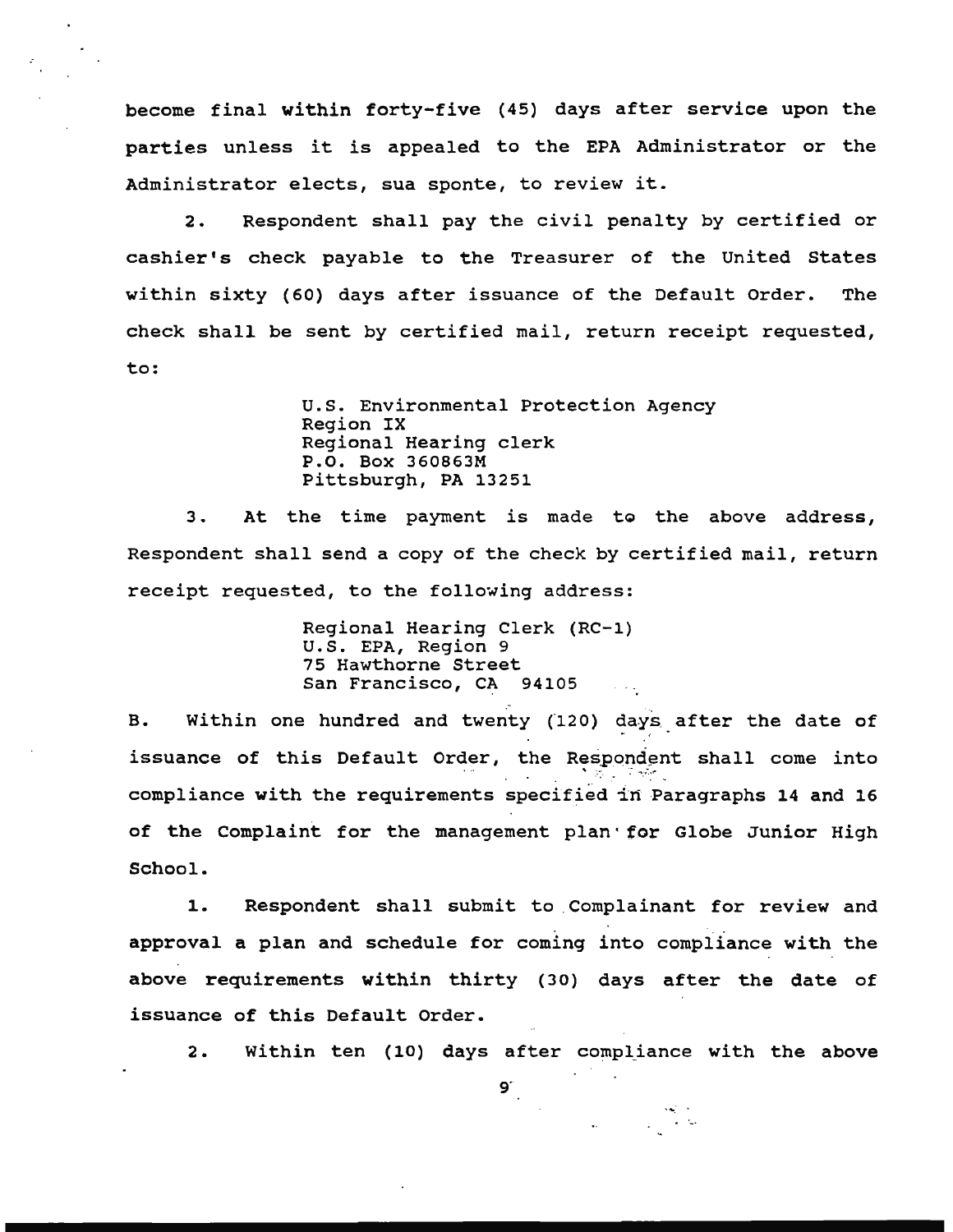requirements is achieved, Respondent shall send to Complainant written documentation of such compliance, along with written certification, signed by Respondent's president, that such compliance has been achieved.

3. All correspondence to Complainant concerning compliance with the above requirements shall be sent to:

> Jo Ann Semones Chief, Asbestos Programs Section (A-4-4) Air & Toxics Division U.S. EPA, Region 9 75 Hawthorne Street San Francisco, CA 94105

IT IS SO ORDERED.

Date:  $5/4/12$ 

Thomas B. Yost<br>Thomas B. Yost<br>Administrative Law Judge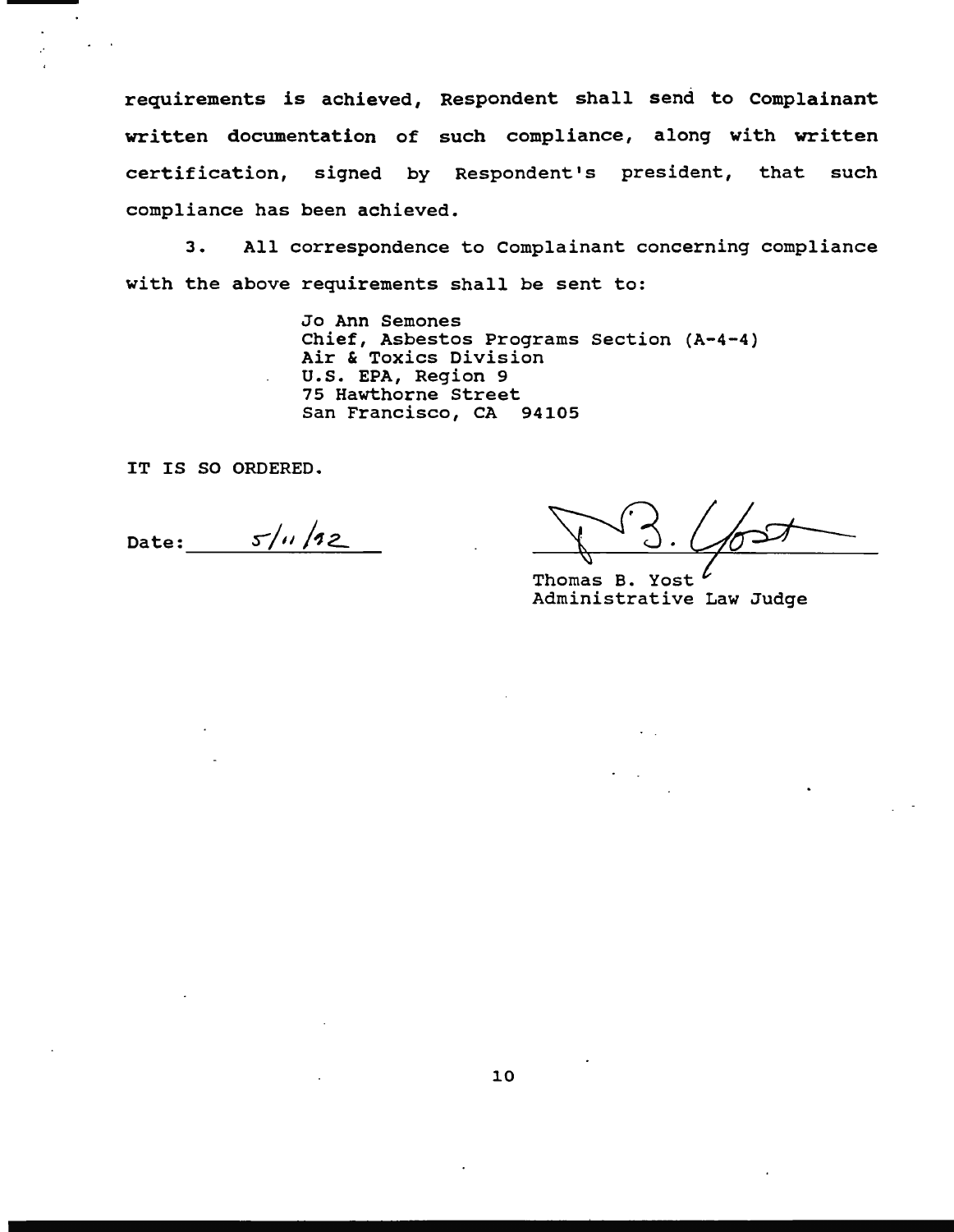#### CERTIFICATION OF SERVICE

I hereby certify that, in accordance with 40 C.F.R. S 22.27(a), I have this date forwarded via certified mail, returnreceipt requested, the Original of the foregoing INITIAL DECISION/DEFAULT ORDER of Honorable Thomas B. Yost, Administrative Law Judge, to Mr. Seven Armsey, Regional Hearing Clerk, Office of Regional Counsel, United States Environmental Protection Agency, Region IX, 75 Hawthorne Street, San Francisco, California 94105, and have referred said Regional Hearing Clerk to said Section which further provides that, after preparing and forwarding a copy of said INITIAL DECISION/DEFAULT ORDER to all parties, he shall forward the original, along with the record 6f the proceeding, to:

> Hearing Clerk (A-110) EPA Headquarters Washington, D.C.,

who shall forward a copy of said INITIAL DECISION/DEFAULT ORDER to the Administrator.

 $5/n/92$ Dated:

Secretary, Hon. Thomas B. Yost